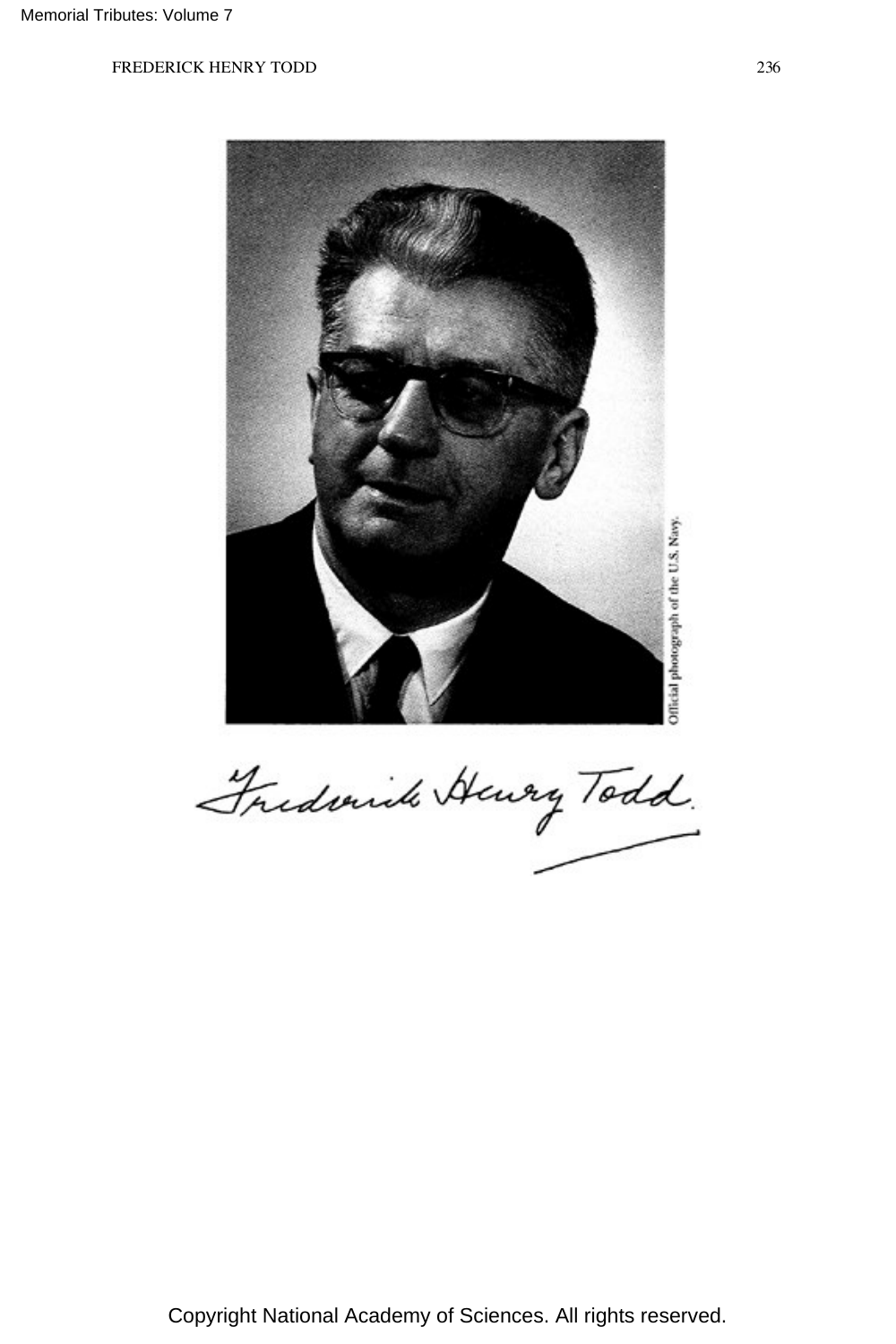## **1903–1992**

#### BY WILLIAM B. MORGAN

FREDERICK H. TODD, an outstanding research naval architect, died on August 20, 1992, at the age of eighty-nine. He retired in 1969 from the Naval Ship Research and Development Center (formerly the David Taylor Model Basin) and lived his last remaining years near Newcastle upon Tyne, England, where he was born on January 6, 1903.

Dr. Todd was a naval architecture student from 1919 to 1925, receiving his B.Sc. in naval architecture from the Durham University, England, in 1925. During the pursuit of his education, he served an apprenticeship with Armstrong, Whitworth and Company, Shipbuilders, in the shipyard drawing and designing office and joined that company for one year after receiving his B.Sc. degree. He subsequently won the honor of being a 1851 Exhibition Scholar at the Durham University from 1926 to 1928 and received his Ph.D. from that university in 1931.

In 1928 Dr. Todd became a scientific officer at the Model Ship Testing Tank, National Physical Laboratory, Teddington, England, where he had charge of models and research projects. In 1940 he became professor of naval architecture at Durham University and returned to the National Physical Laboratory in 1942 as deputy superintendent of the Ship Division. While at the National Physical Laboratory during World War II, he directed all model experiments and crew training in connection with the design of the artificial harbors used in the D-Day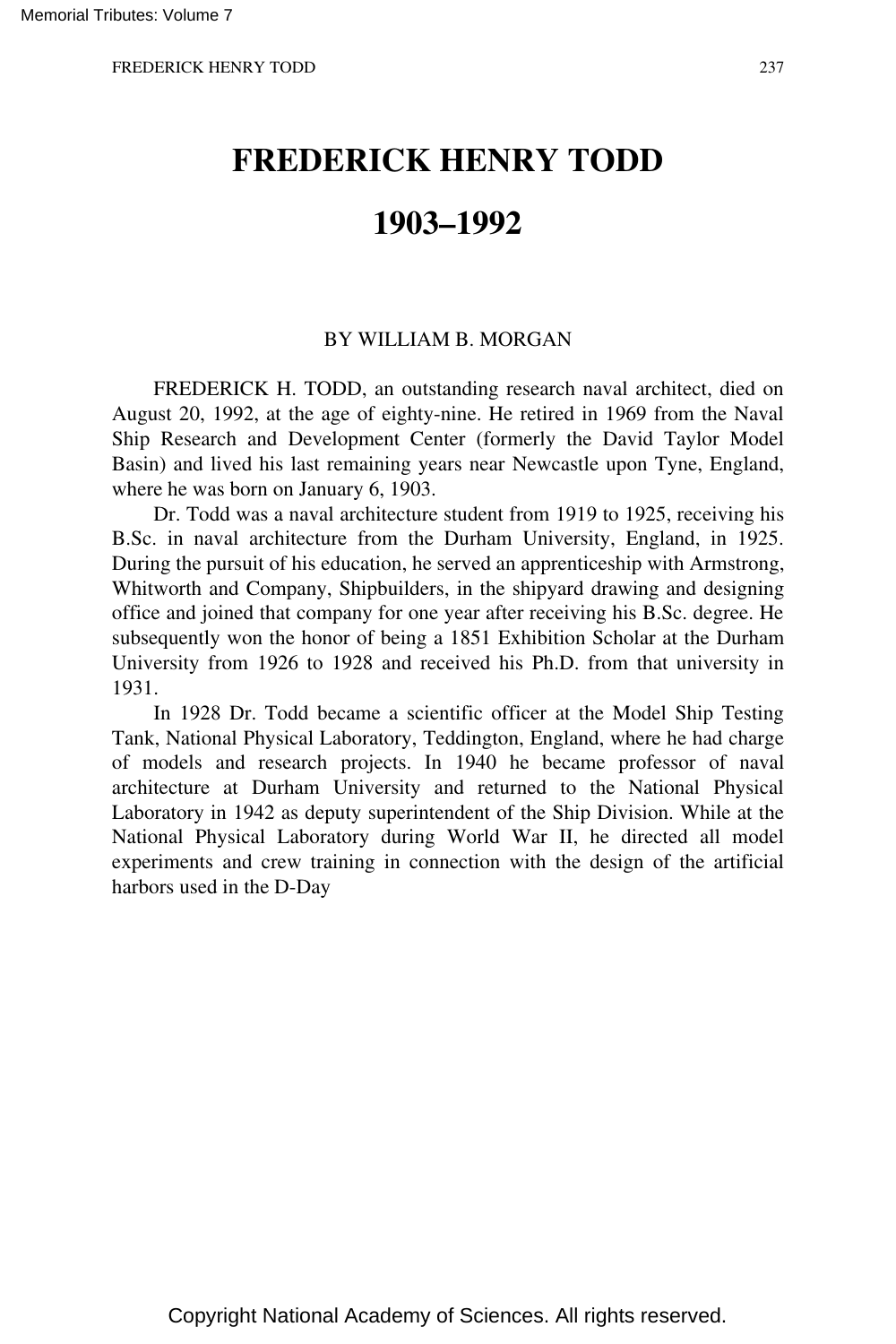landings of British and American forces on the beaches of France. The overall design included massive concrete structures that could be towed across the channel to form breakwaters and emplacements for artillery, portable piers that rose and fell with the tides, and floating bridges for the off-loading of men and equipment.

In 1948 Dr. Todd came to the United States to take the position of chief naval architect and technical director of the Hydromechanics Laboratory at the David Taylor Model Basin. He held this position until 1957 when he rejoined the National Physical Laboratory as director of the Ship Hydrodynamics Laboratory. He returned to the David Taylor Model Basin in 1962 as scientific adviser to the commanding officer and was later scientific adviser to the technical director. In 1967 he was assigned to the Office of Naval Research Branch Office in London from which he retired in 1969.

Dr. Todd was a prolific author of more than one hundred fifty archival technical papers. His best-known works are his papers on Series 60 hulls, first published in 1957. These works provide a compendium of ship powering and resistance data developed from methodical testing of ship models in a towing tank. This standard hull series is still actively used. His other numerous professional publications include two books: *Ship Hull Vibration*, published in England in 1961, and its companion volume, *Ship Resistance and Propulsion*. From the Society of Naval Architects and Marine Engineers, he twice received the Captain Joseph H. Linnard Prize for the best paper presented at the society's annual meetings in 1951 and 1957. He was the first awardee of the Gibbs Brothers Medal by the National Academy of Sciences, in 1965, for his outstanding contributions to naval architecture and marine engineering. He was elected a member of the National Academy of Engineering in 1965. In 1967 he received the Davidson Medal from the Society of Naval Architects and Marine Engineers for outstanding scientific accomplishment in ship research. In addition to the foregoing awards, he received the 1931 Gold Medal from the North East Coast Institution of Engineers and Shipbuilders, Newcastle upon Tyne, for work in ship vibration; premiums of